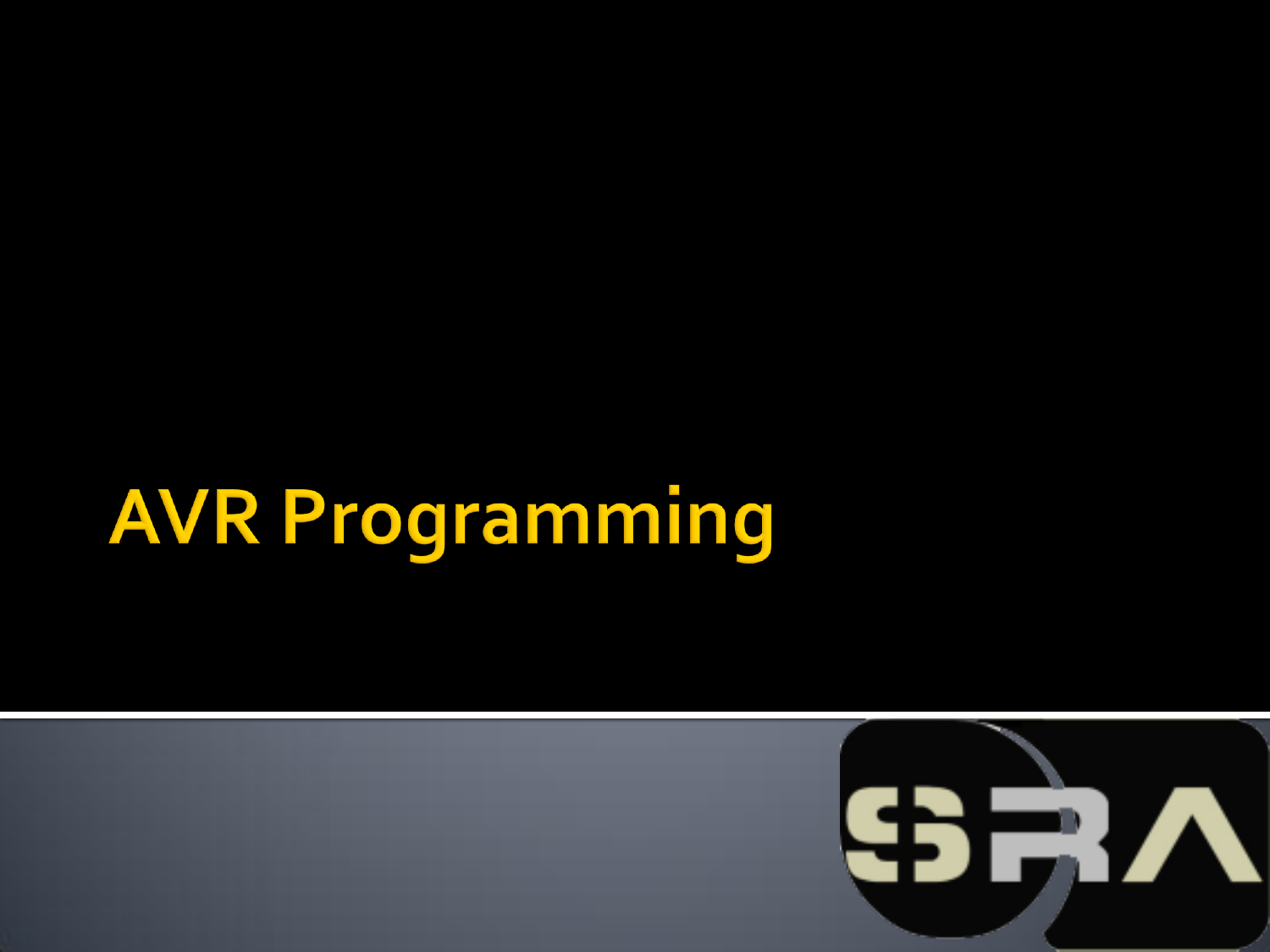## **AVR Registers**

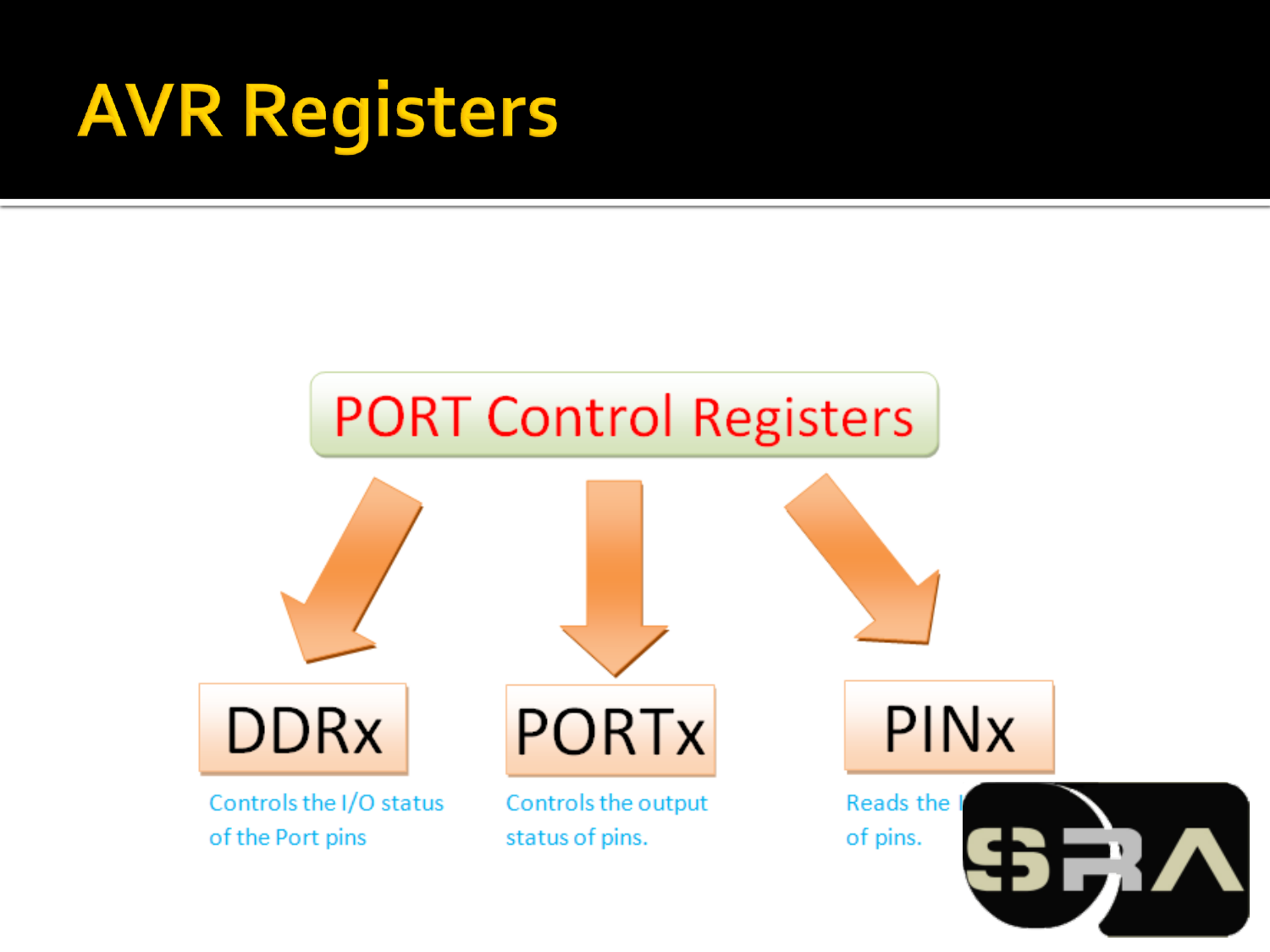## **Data Direction Register**

#### The DDRx register controls if a pin is in Input mode or Output mode



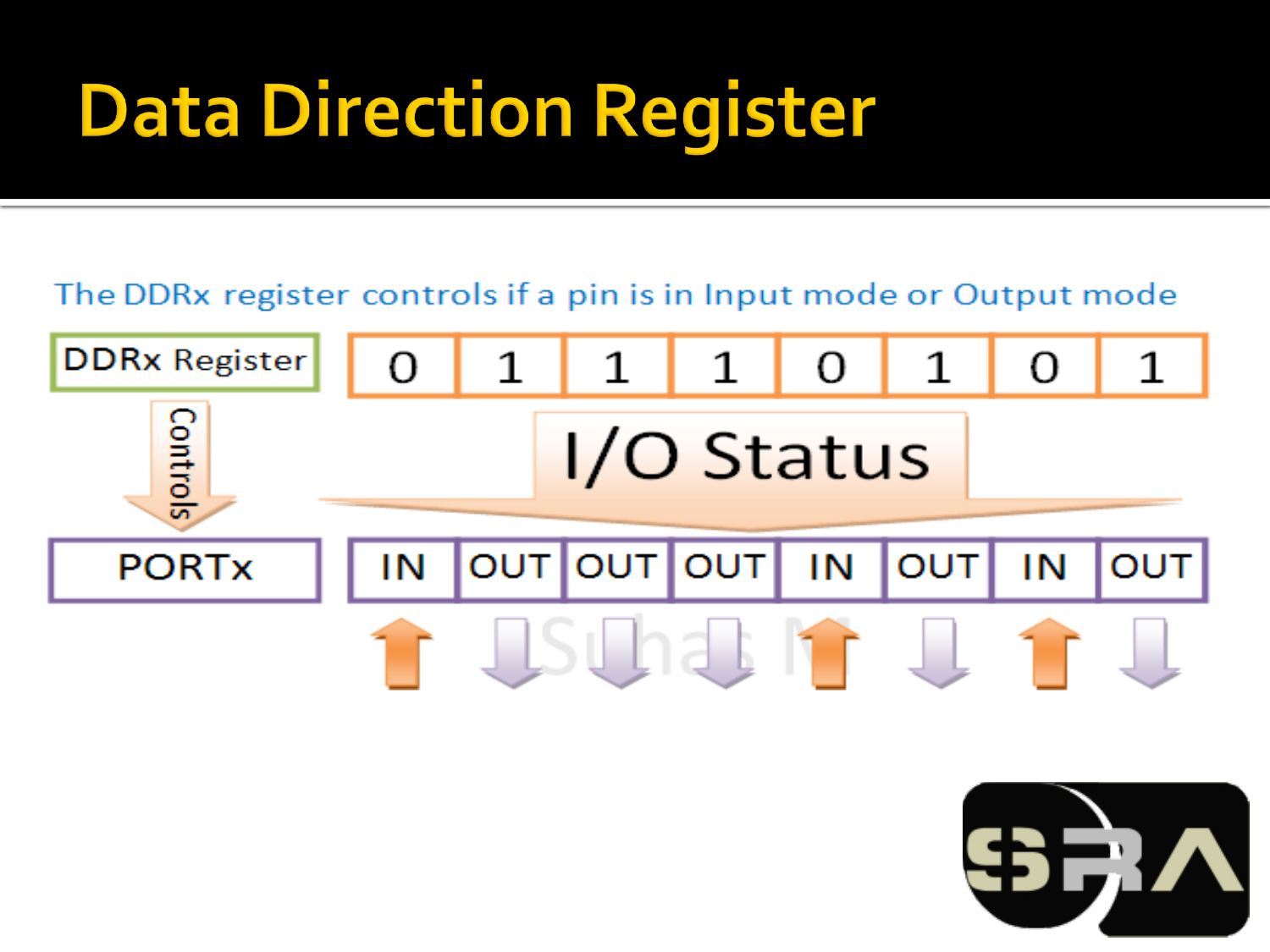## **Data Direction Register**

- $DDRA = Oxaa$ 
	- = 0b10101010

Will define pins 1,3,5,7 of Port A as output since bits 1,3,5,7 are 1 &

the rest of the pins are input as those bits are 0.

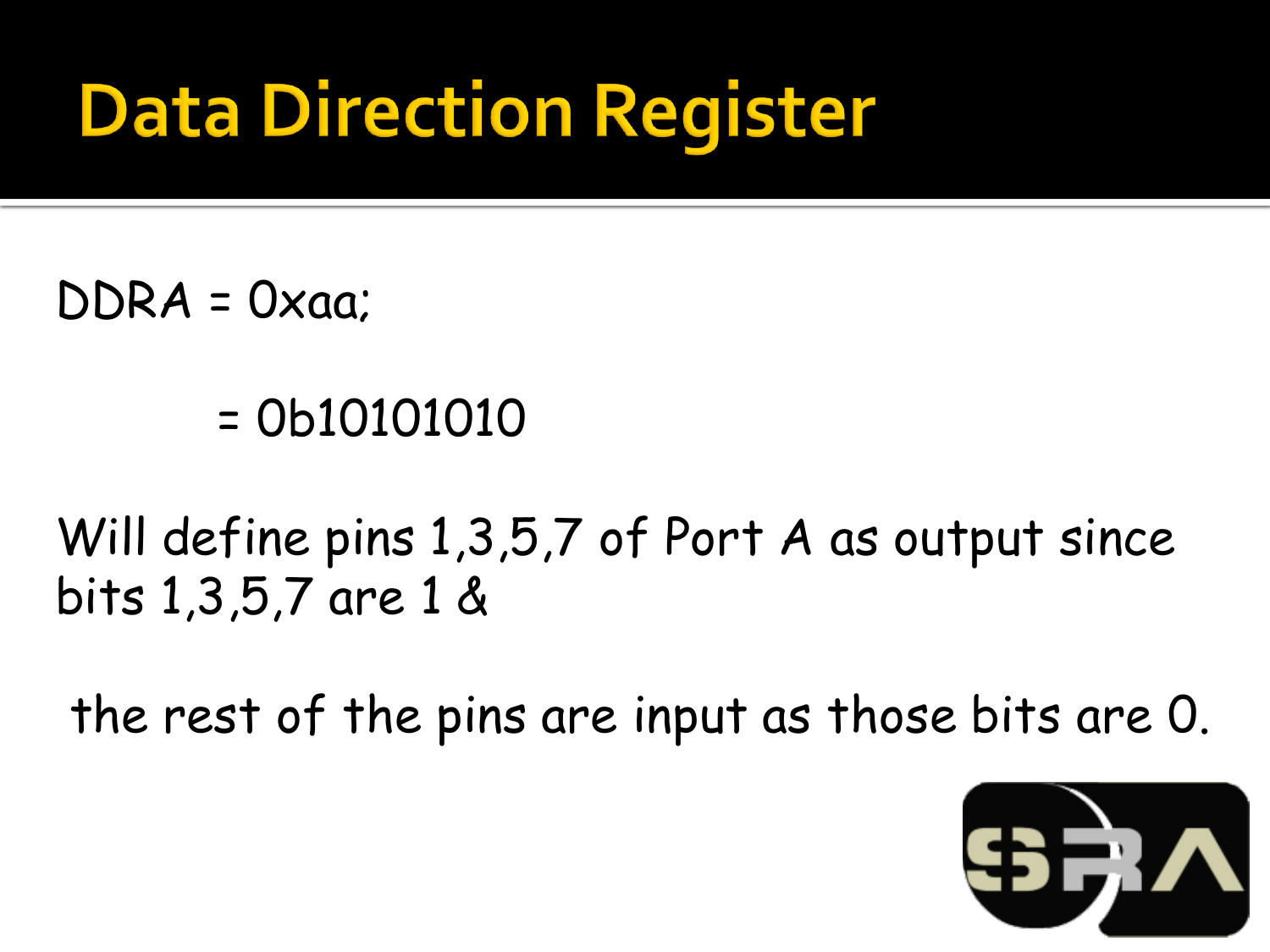#### **PORTx Instruction**

#### If all the pins in PORTx are configured as output:



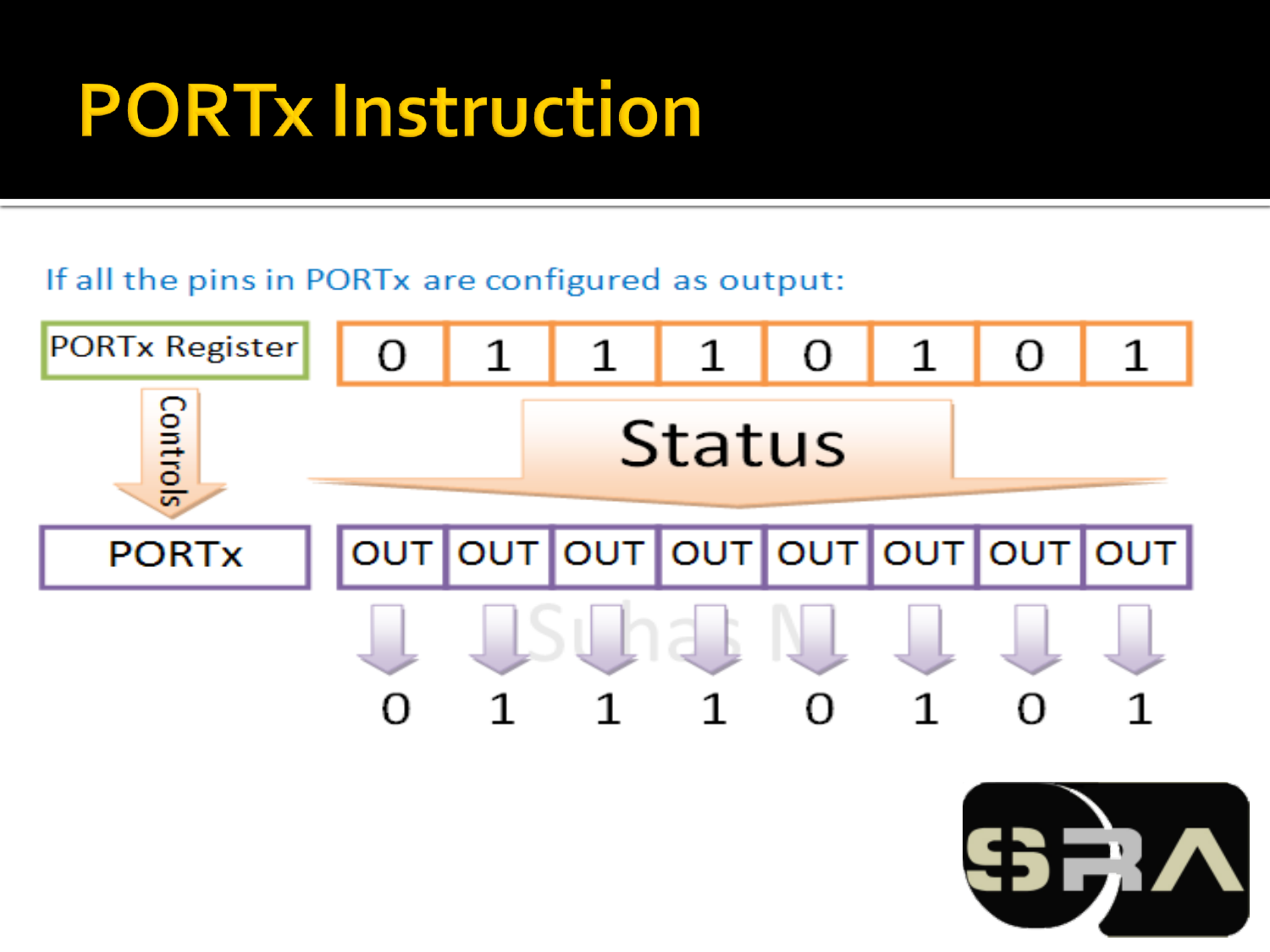#### **PORTx Instruction**

- DDRA = 0xFF;
- PORTA=0xAA;
- DDRA defines all the pins as output.
- PORTA will make bits 1,3,5,7 high i.e. 1. and the rest low i.e. 0.

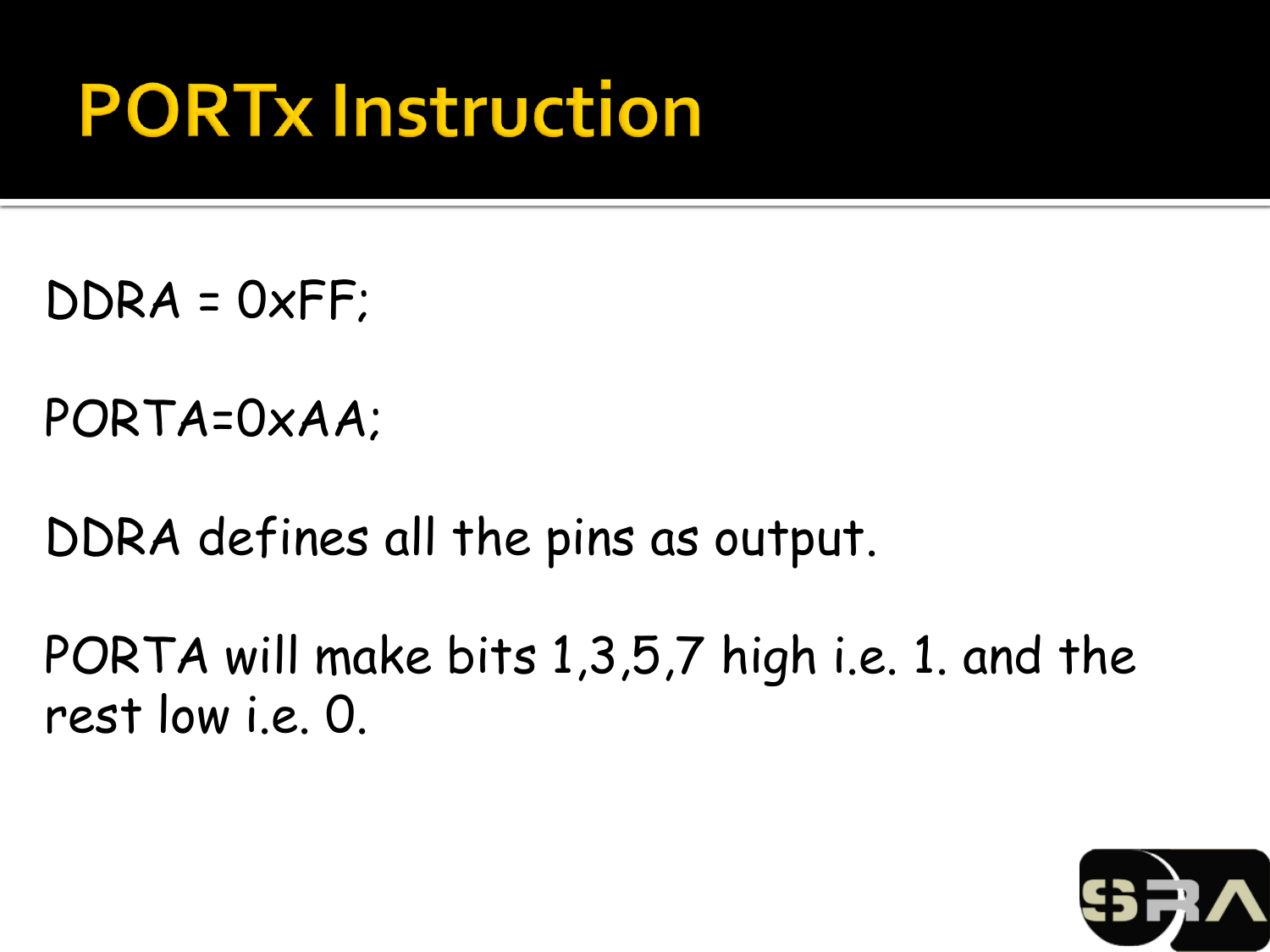#### **PINx Instruction**

#### PINx register reads the value of input pins



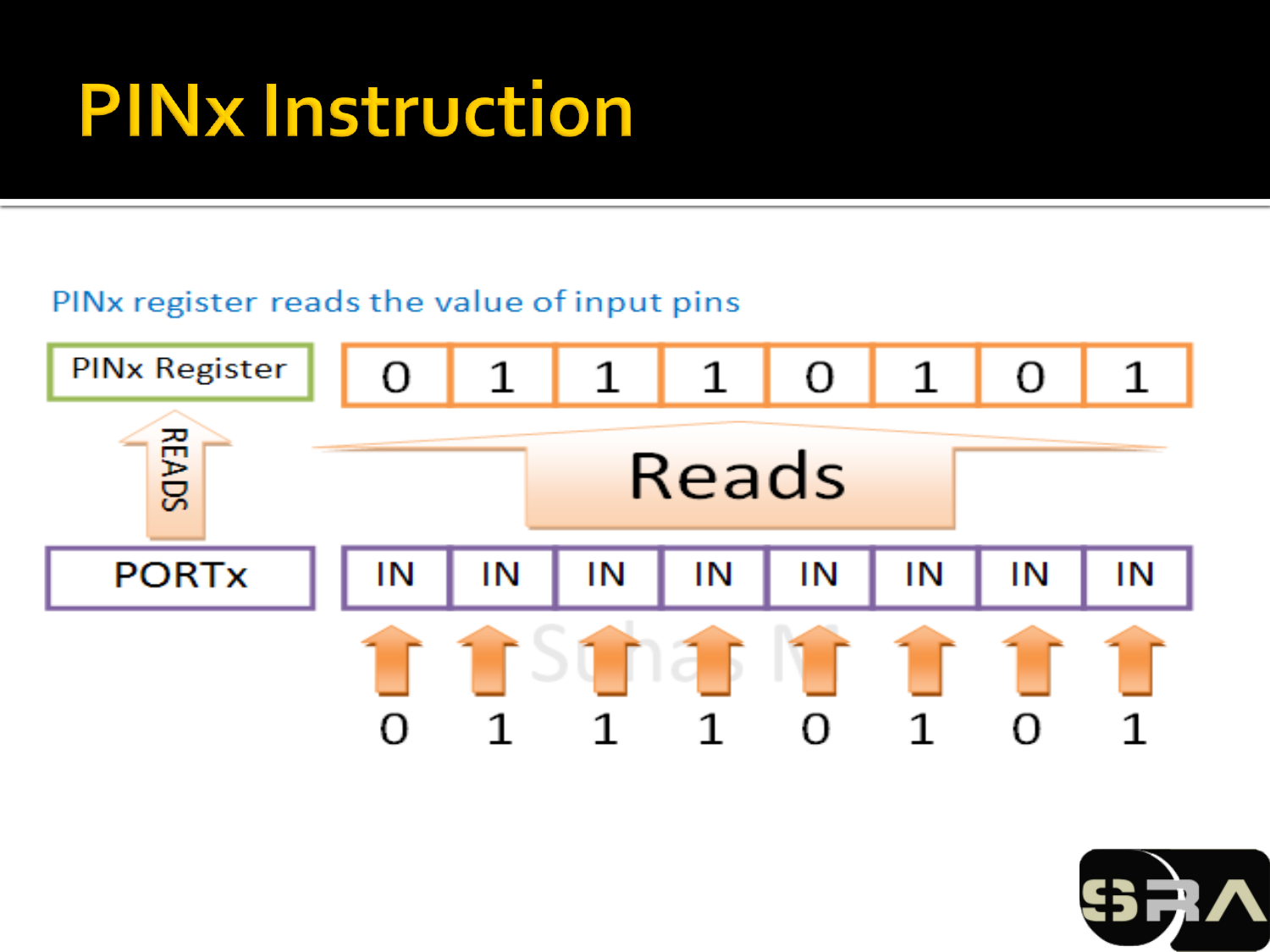## **Setting and clearing bits**

- To **set** a given bit (say bit 5) of a given register (say reg):
	- Reg |=0b0010000
	- Alternatively , if the bit has a name (say Enable) then
	- **Reg |=(1<<Enable)**

does the same.

- where << is the **Left Shift Operator**.
- Similarly for clearing the bit **Reg&=~(1<<Enable)**  is used.

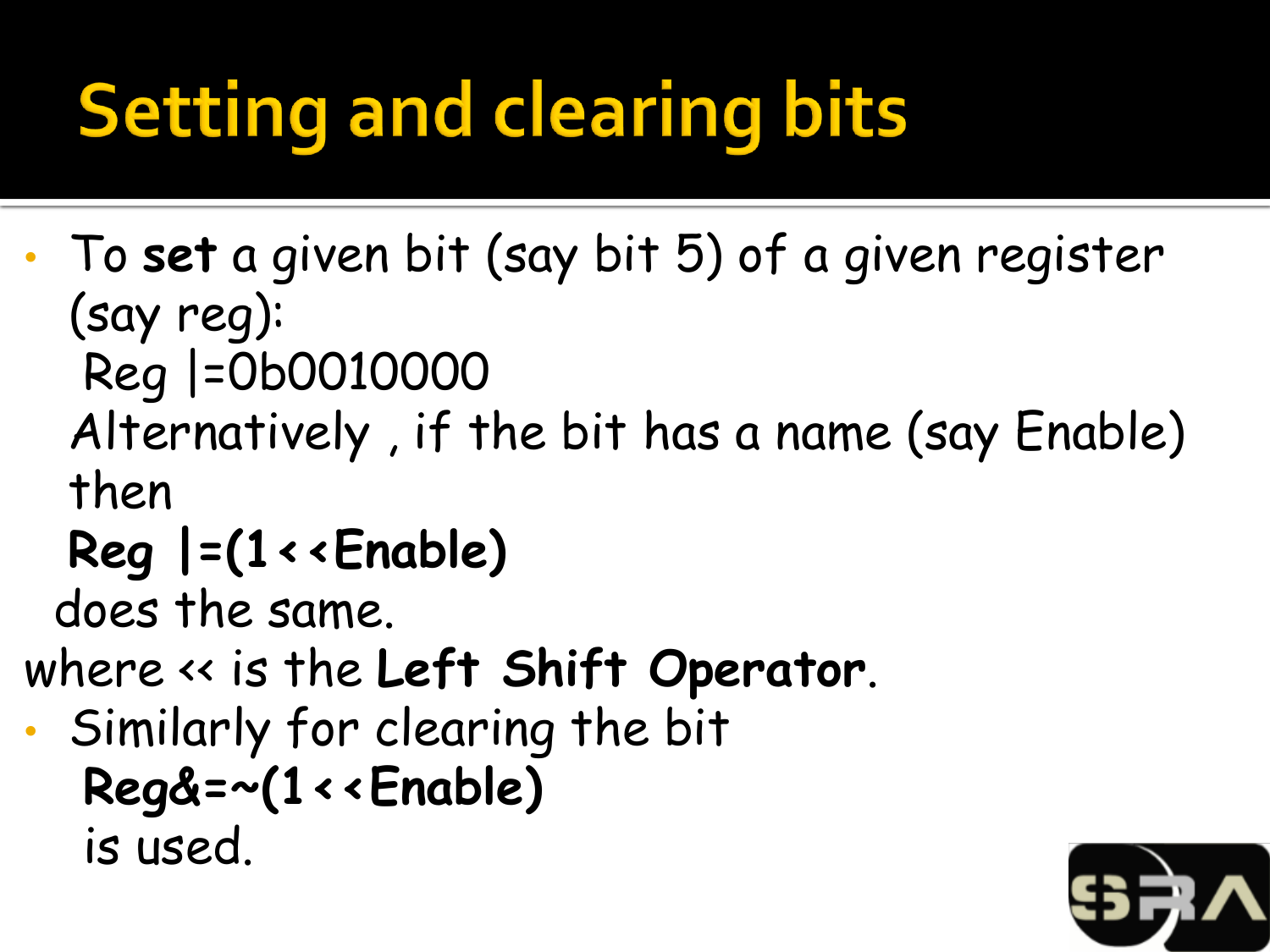#### Contd...

An easier way of doing this is using the following functions:

- **sbi** : set a bit void sbi(u08 register , u08 bit) ;
- **cbi** : clear a bit void cbi(u08 register , u08 bit);

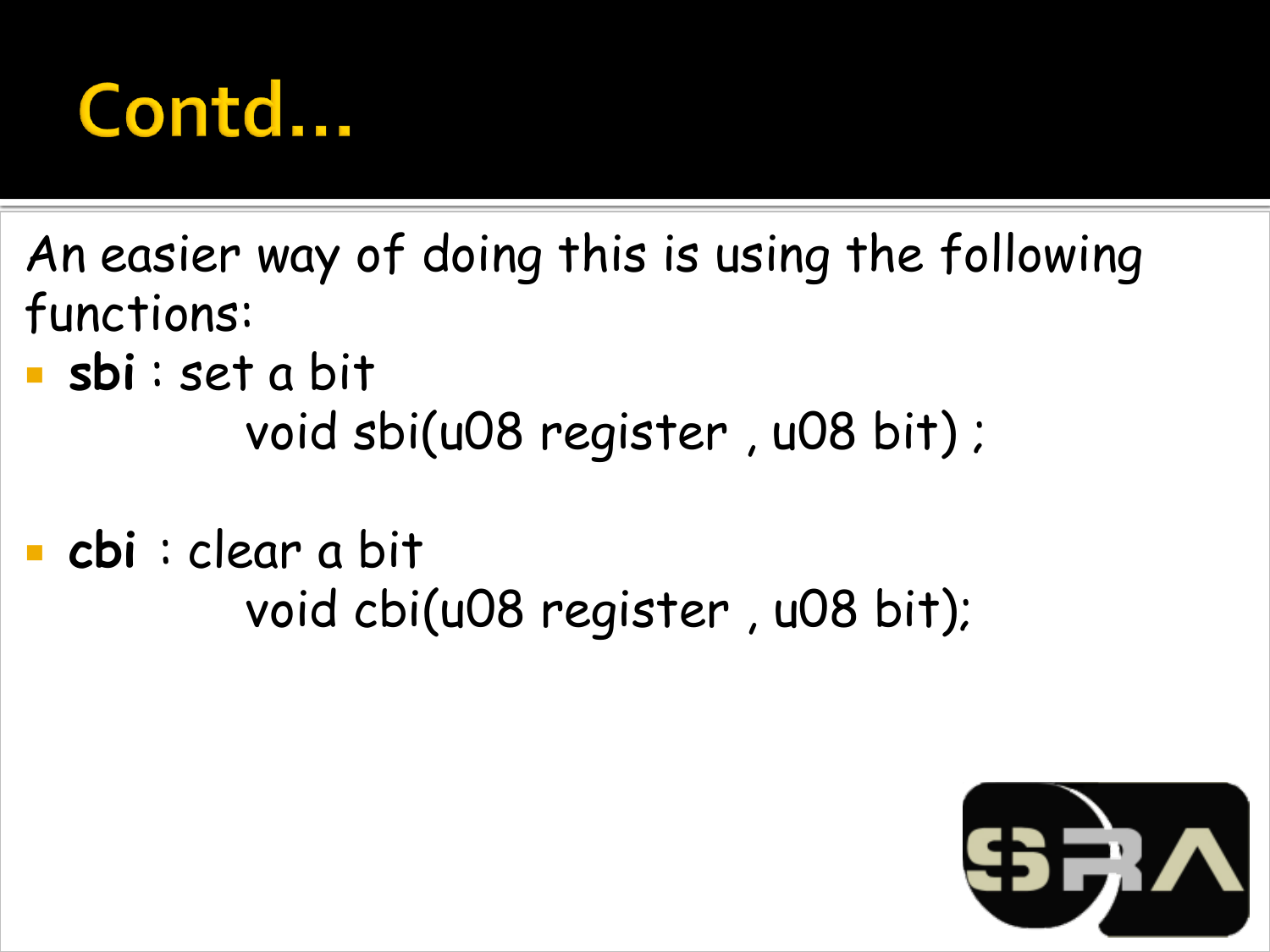### **Other useful functions**

- **bit\_is\_set**( PINx, y) returns a '1' if the specified bit is set(logical 1) and zero otherwise .
- Similarly , **bit\_is\_clear**(PINx , y) can be used to check if the bit is clear.
- **Latelay\_ms( time )** gives a delay of time milliseconds.

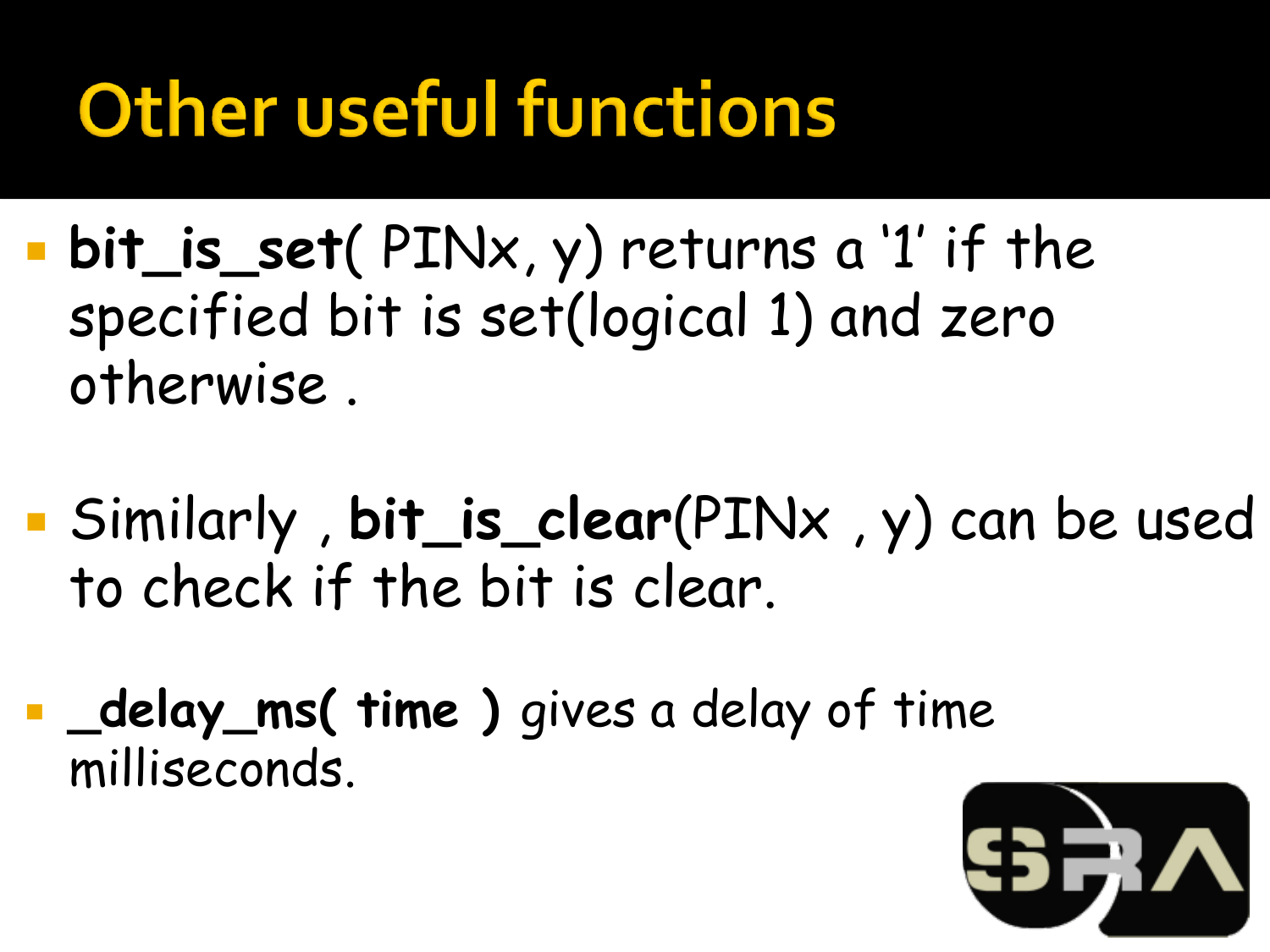#### **AVR Headers**

- avr/io.h : contains appropriate IO definitions for the device.
- **Stdlib.h: declares some basic C macros and** functions plus some AVR-specific extensions.
- compat/deprecated.h : contains several items that used to be available in previous versions of this library, but have eventually been deprecated over time.
- **util/delay.h: Contains convenience functions** for busy/wait delay loops.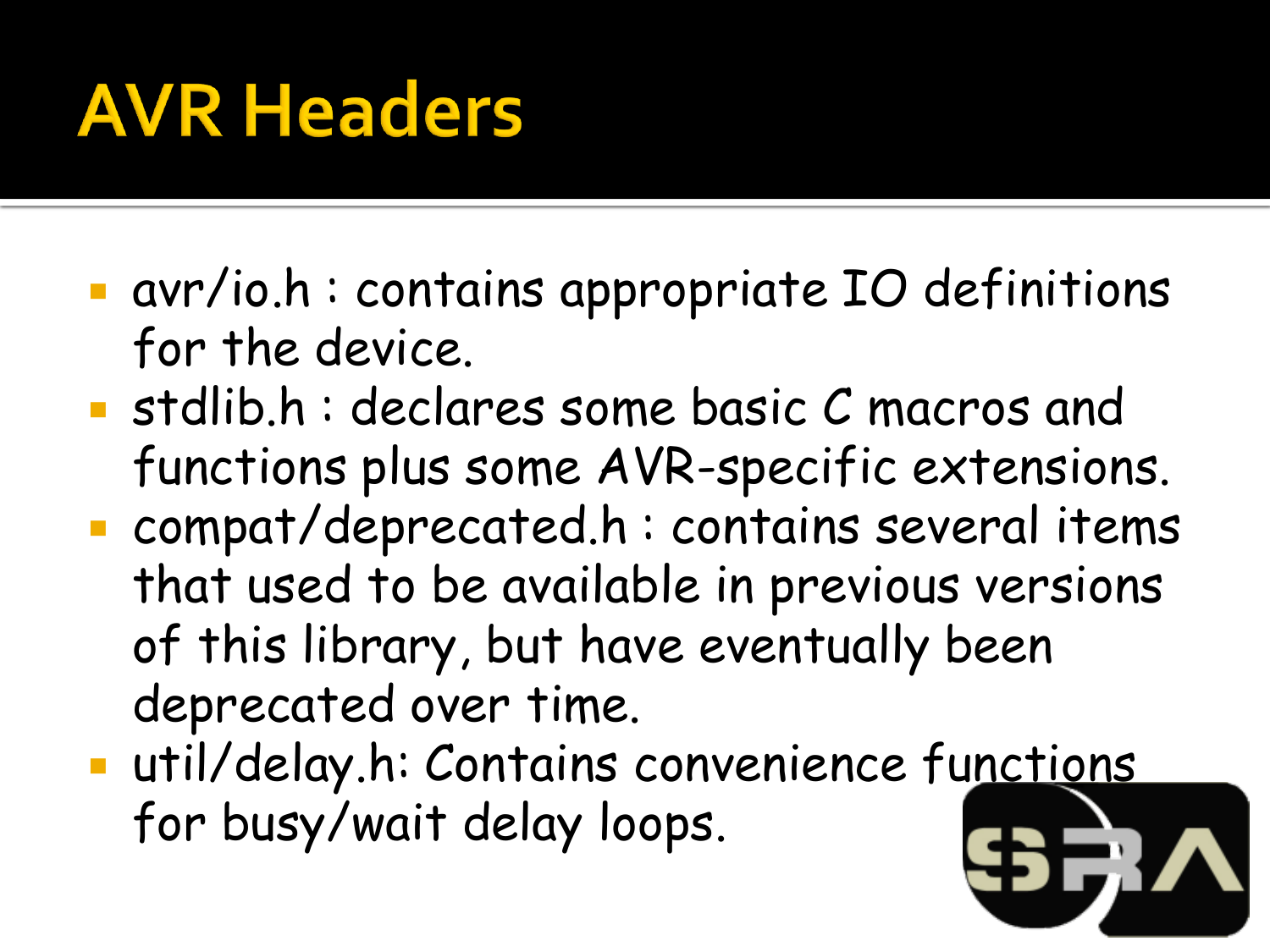

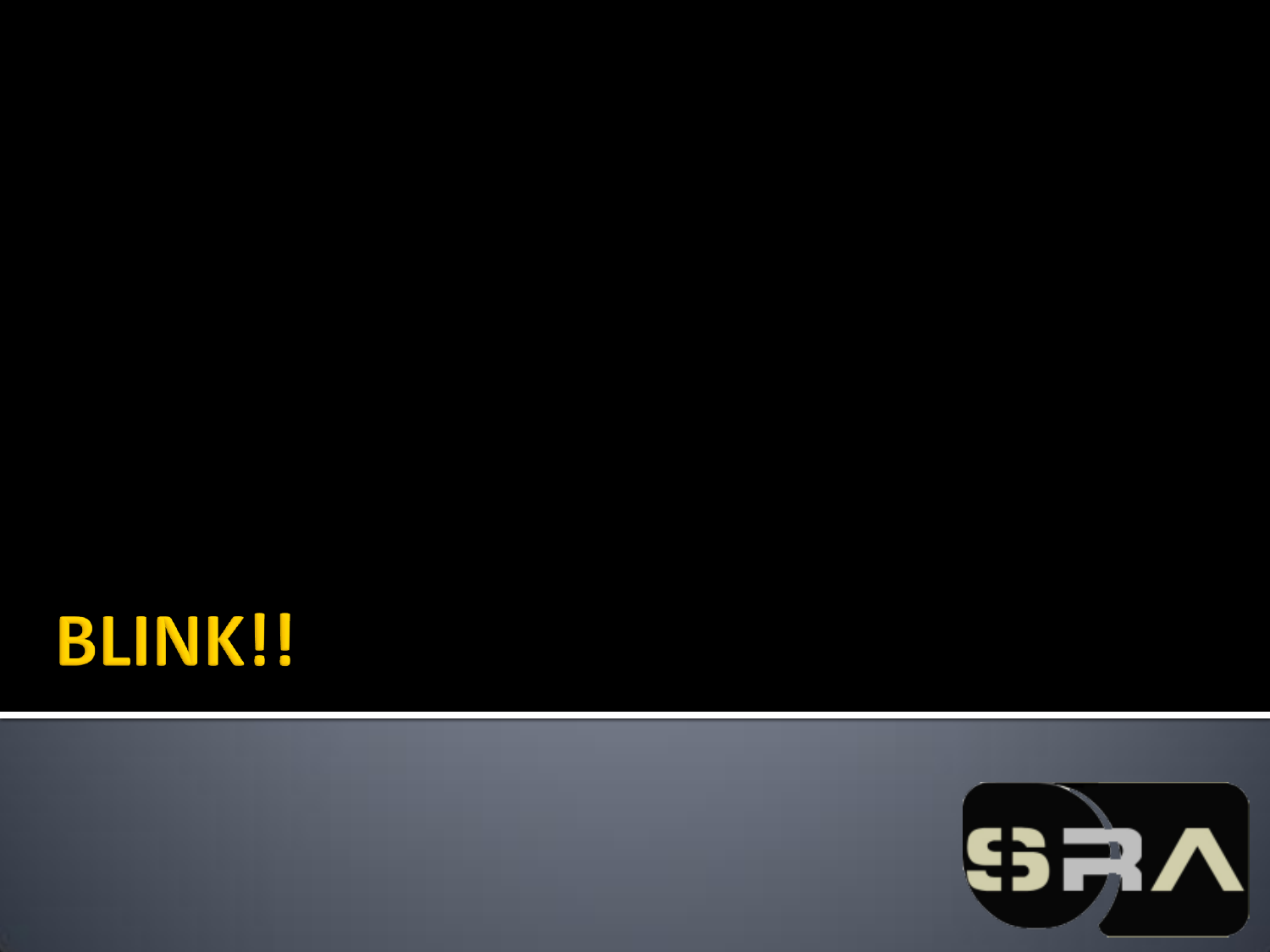#### **Code:**

#include<avr/io.h> #include<stdlib.h> #include <compat/deprecated.h> #include <util/delay.h> **Header Files**

void port\_init(void)  $\{$  PORTA = 0x00; //input port DDRA = 0x00; //no pull-up PORTB = 0x00; //input port DDRB = 0x00; //no pull-up  $PORTC = 0x00;$  DDRC = 0xFF; // PORTC all output PORTD = 0x00; //input port DDRD = 0x00; //no pull-up }

#### **Port Initialization**

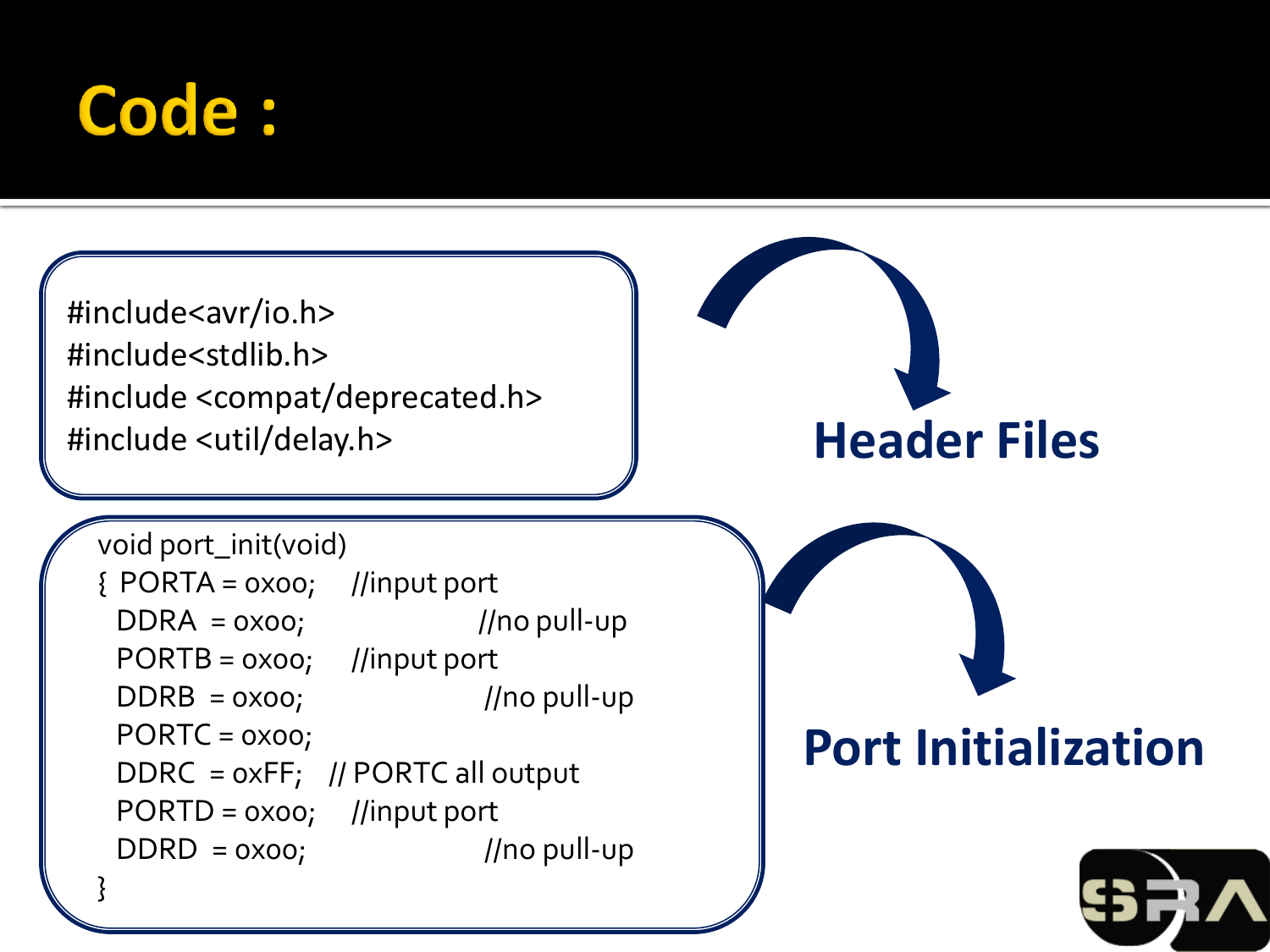

| void init_devices(void) |                              |
|-------------------------|------------------------------|
| port_init();            | <b>Device Initialization</b> |
|                         |                              |

# **MAIN FUNCTION**